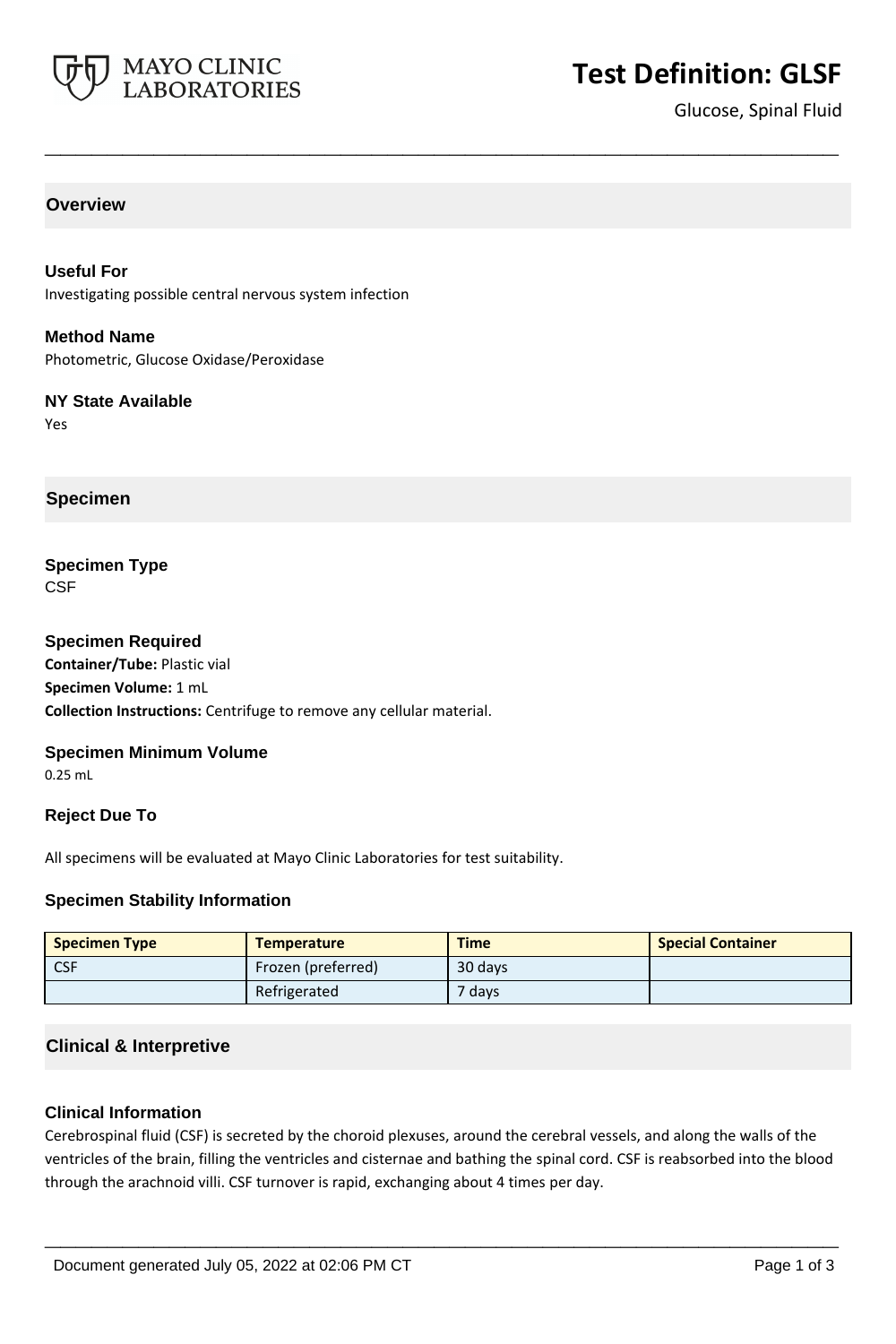

# **Test Definition: GLSF**

CSF glucose levels may be decreased due to consumption by microorganisms, impaired glucose transport, or increased glycolysis. Elevated CSF glucose levels are consistent with hyperglycemia.

**\_\_\_\_\_\_\_\_\_\_\_\_\_\_\_\_\_\_\_\_\_\_\_\_\_\_\_\_\_\_\_\_\_\_\_\_\_\_\_\_\_\_\_\_\_\_\_\_\_\_\_**

## **Reference Values**

Spinal fluid glucose concentration should be approximately 60% of the plasma/serum concentration and should be compared with concurrently measured plasma/serum glucose for adequate clinical interpretation.

For SI unit Reference Values, see<https://www.mayocliniclabs.com/order-tests/si-unit-conversion.html>

#### **Interpretation**

Cerebrospinal fluid (CSF) glucose levels may be decreased in any central nervous system infection, although levels are typically normal in viral meningitis, low in bacterial meningitis, and may be normal or low in fungal meningitis.

CSF glucose levels are normally about 60% of blood glucose levels.

#### **Cautions**

Handle specimens in stoppered containers to avoid contamination and evaporation.

Cerebrospinal fluid specimens should be processed without delay; they may contain cellular constituents, as well as organisms, that lower the concentration of glucose with time.

#### **Clinical Reference**

Tietz Textbook of Clinical Chemistry and Molecular Diagnostics. Edited by CA Burtis, ER Ashwood, DE Bruns, St. Louis, MO, Elsevier Saunders, 2012

# **Performance**

#### **Method Description**

Patient specimen is deposited on the slide where the spreading layer promotes the uniform distribution of the specimen and permits an even penetration of solute molecules into the underlying reagent layer. The oxidation of specimen glucose is catalyzed by glucose oxidase to form hydrogen peroxide and gluconate. The reaction is followed by an oxidative coupling catalyzed by peroxidase in the presence of dye precursors to produce a dye. The intensity of the dye is measured by reflected light.

Each mole of glucose oxidized results in 0.5 mole of dye, assuming quantitative conversions. The intensity of the dye is measured by reflected light at 540 nm and concentration is reported in milligrams per deciliter.(Package insert: Vitros Chemistry Products Instructions for Use-GLU Slides, Ortho-Clinical Diagnostics, Inc. Rochester, NY 14626)

**\_\_\_\_\_\_\_\_\_\_\_\_\_\_\_\_\_\_\_\_\_\_\_\_\_\_\_\_\_\_\_\_\_\_\_\_\_\_\_\_\_\_\_\_\_\_\_\_\_\_\_**

**PDF Report** No

**Day(s) Performed** Monday through Sunday